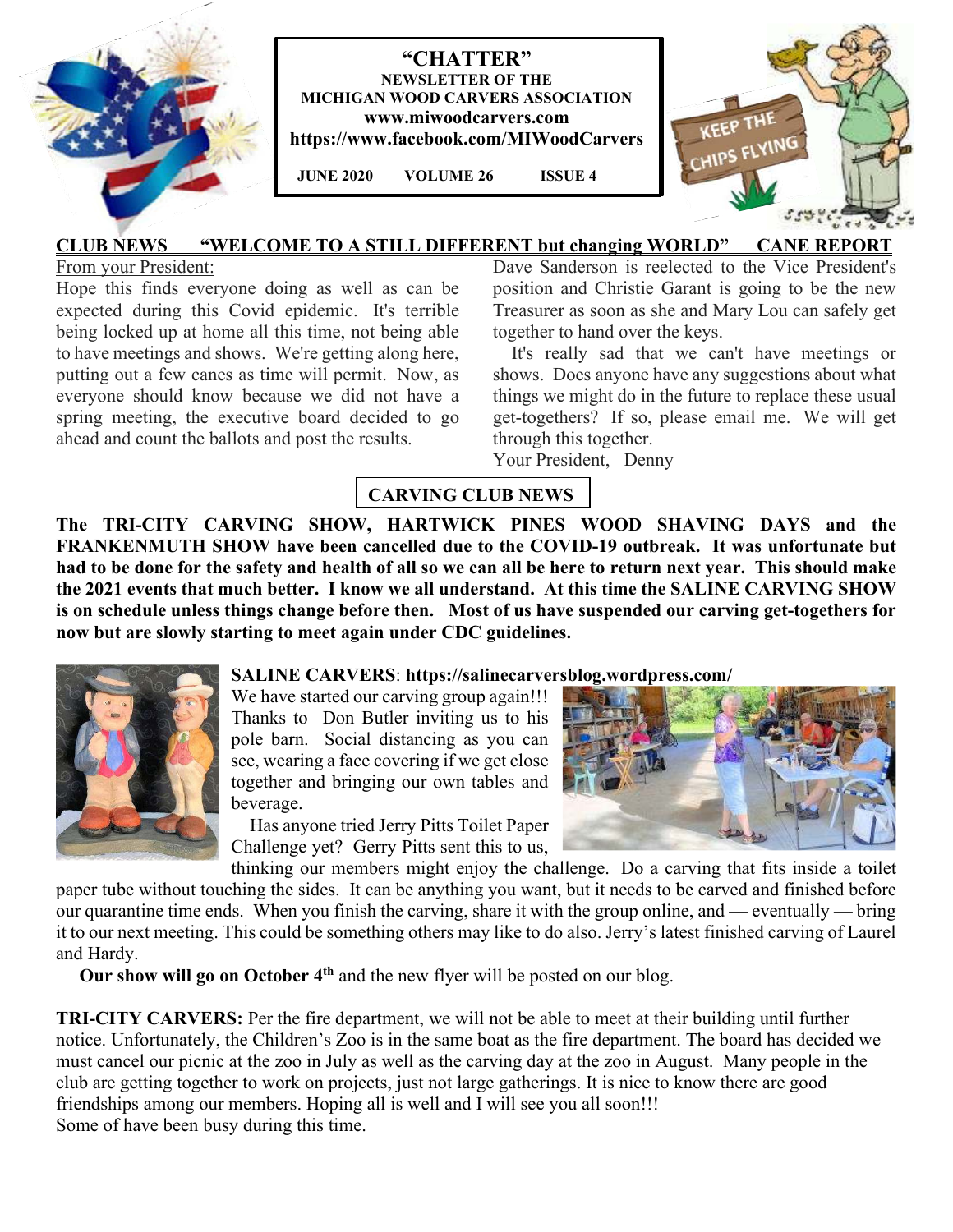

During this time of uncertainty many in our group have been keeping busy. Butch Urban has been doing some outstanding work with his guitar interest in the picture at left. Then there is neckerchief slides and a gargoyle carved by Mike Basner and Dick Henning is trying something new with the beautiful done bowl.

# **CHIPS & CHATTER**

#### **CHIEF OSCEOLA CARVERS** plan to start carving again after the 4<sup>th</sup> of July.  **It's sad but some of our fireworks displays have been cancelled for this year.**

 **Due to inactivity the newsletter is a little sparse this month. Hope to have more for September.** 

**Gas was almost under \$1, restaurants are all drive-in-style, and everyone has shaggy hair, welcome to the 1970's.** 

**Until further notice, the days of the week are now called thisday, thatday, otherday, someday, yesterday, today and next day!** 

**THE "CHATTER" NEWSLETTER GOES OUT BY E-MAIL ONLY** on or about the first of the months listed below. All news to be included needs to be to the editor, Sandy Holder by the 25th of the month prior to publication. E-Mail and phone listed below. You can always download or read a PDF on the MWCA website at **www.miwoodcarvers.com**

**Please share this newsletter with the rest of your members** who don't receive it by email and **FORWARD THE NEWSLETTER BY EMAIL** to your club members who have email. Thank you.

> CHATTER NEWSLETTER IS PUBLISHED ON OR AROUND THE FIRST OF JANUARY MARCH MAY JULY SEPTEMBER NOVEMBER

| <b>DATE</b> | <b>EVENT</b>                                          | <b>LOCATION</b>                               | <b>INFORMATION</b>   |
|-------------|-------------------------------------------------------|-----------------------------------------------|----------------------|
| 8/23        | <b>TRI-CITY CARVERS SHOW - Cancelled</b>              | 2 <sup>nd</sup> Presbyterian Church - Saginaw | 989-781-3846         |
| $7/18-19$   | <b>WOOD SHAVING DAYS</b>                              | Hartwick Pines State Park - Grayling          | 989-384-2537         |
|             | From website: Hartwick Pines: In accordance with      |                                               | You might want to    |
|             | Gov. Gretchen Whitmer and Michigan Department         |                                               | call ahead to see it |
|             | of Health and Human Services' recommendations         |                                               | anything has         |
|             | designed to help prevent the spread of COVID-19,      |                                               | changed.             |
|             | we have closed public access to many indoor and/or    |                                               |                      |
|             | staffed facilities and have canceled all group events |                                               |                      |
|             | until further notice.                                 |                                               |                      |
| 8/23        | <b>TRI-CITY CARVERS SHOW - Cancelled</b>              | 2 <sup>nd</sup> Presbyterian Church - Saginaw | 989-781-3846         |
| $9/17-19$   | <b>SPIT &amp; WHITTLE WEEKEND</b>                     | Osceola Fairgrounds - Evart                   | 616-260-8931         |
|             | Still planned at time of newsletter.                  |                                               |                      |
| $9/25 - 26$ | <b>WASHINGTON CENTER CARVEFEST XIV</b>                | Romeo-Washington-Bruce                        | 248-224-2902         |
|             | Still in the works as of this newsletter.             | Parks & Rec Center                            |                      |
|             |                                                       | 57880 Van Dyke Rd. Washington MI              |                      |

### **2020 MWCA COMING EVENTS**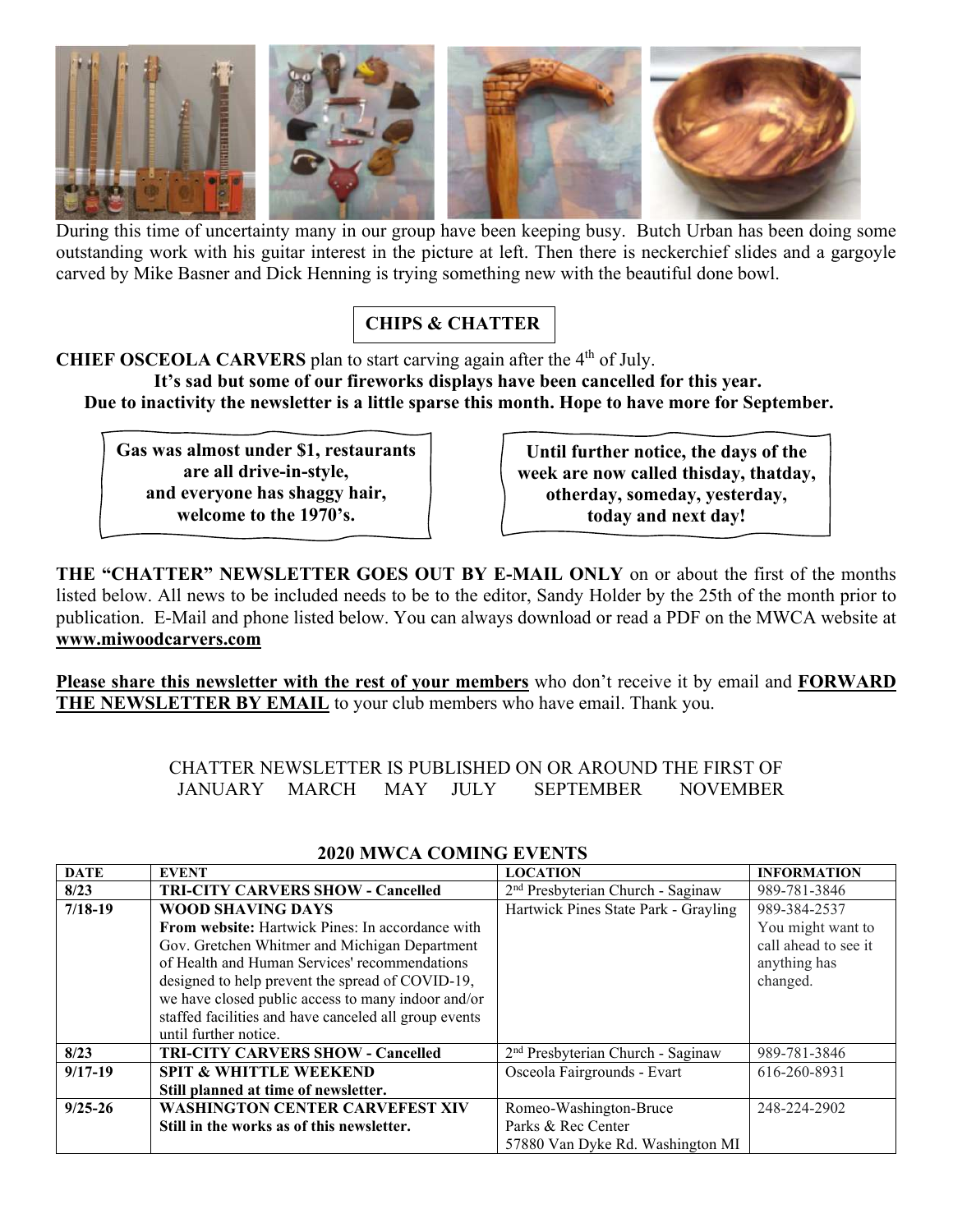### **MWCA BOARD AND COMMITTIES**

| <b>President</b>            | <b>Vice President and Learning Seminar</b>    | <b>Secretary</b>            | <b>New Treasurer- Christie Garant</b> |
|-----------------------------|-----------------------------------------------|-----------------------------|---------------------------------------|
| Denny Sekrenes              | Dave Sanderson                                | Willy Stewart               | Mary Lou Mulick for now               |
| 989-277-5739                | 989-339-6444                                  | 989-687-2536                | 616-902-3888                          |
| vetcane@charter.net         | sandersonwoodart@yahoo.com                    | stewartwilly@yahoo.com      | mulickg@gmail.com                     |
| "Chatter" Editor            | <b>MWCA Chaplain</b>                          | Judging                     | <b>Promotional (Calendars, etc.)</b>  |
| Sandy Holder                | Arnold Tew                                    | Phyllis Burghy              | Denny Sekrenes                        |
| 231-250-3855                | 269-781-7852                                  | 989-928-4242                | 989-277-5739                          |
| mwcanews@gmail.com          | arnval177@gmail.com                           | cedarbirdshoppe@charter.net | vetcane@charter.net                   |
|                             |                                               |                             |                                       |
| <b>Patriot Cane Project</b> | Webmaster                                     | <i>Insurance</i>            | <b>MWCA Representative</b>            |
| Mid-Michigan Carvers        | Justin Swanson                                | <b>Sharon Seitz</b>         | <b>Russell Ross</b>                   |
| Denny Sekrenes              | 616-446-0120                                  | 734-645-9214                | 616-213-1613                          |
| 989-277-5739                | Justin.john.swanson@gmail.com                 | MWCAinsur@yahoo.com         | russell $42$ @gmail.com               |
| vetcane@charter.net         | <b>Administrative Tech: (web &amp; IT for</b> |                             |                                       |
|                             | cane project)                                 |                             |                                       |
|                             | Harry Dryer                                   |                             |                                       |
|                             | Harry.mwca@gmail.com                          |                             |                                       |

MWCA "Patriot Cane Program" completed 46 canes for May and June 2020. (even during quarantine) From June 2007 thru June 2020, 4987 canes have been delivered to honored Veterans.

**THANKS to everyone for your help and support for the program!**

| $\mathbf{u}$ , one for your neep and support |                          |  |
|----------------------------------------------|--------------------------|--|
|                                              | Keep those heads coming! |  |

| Capt       | David J. Martin          | Army        | Vietnam | Miller, Jim        |
|------------|--------------------------|-------------|---------|--------------------|
| SPC4       | Charles J. Friedrichs    | Army        | Vietnam | Mulick, Gary       |
| SFP3       | Walter E. Swann          | Navy        | Vietnam | Grusendorf, Gerald |
| Msgt (Ret) | Philip G. Kleiman        | Army        | Vietnam | Damiani, Bob       |
| SPC4       | Ronald E. Pike           | Army        | Vietnam | Walcutt, Wally     |
| SPC4       | John J. Hemler           | Army        | Vietnam | Mulick, Gary       |
| Sgt        | Gerald L. Dean           | Army        | Vietnam | Brown, Mary Jo     |
| LCpl       | Steven B. Moore          | <b>USMC</b> | Vietnam | Damiani, Bob       |
| QMC(SS)    | Richard V.(Rick) Holland | Navy        | Vietnam | Brown, Mary Jo     |
| SSgt       | Duane E. LaGuire-Quinn   | Army        | Vietnam | Wallace, Darrell   |
| Sgt        | Jerry R. Mead            | Army        | Vietnam | Spence, Craig      |
| Sgt        | James H. Alden           | <b>USAF</b> | Vietnam | Stewart, Wesley    |
| $1$ Lt     | Robert D. (Bob) Breen    | Army        | Vietnam | Smith, Wendell     |
| <b>SFC</b> | Jack E Berthiaume        | Army        | Vietnam | Harper, Jack       |
| SN         | William C. Loesel        | Navy        | Vietnam | Hanson, Richard    |
| Sgt        | Robert E. Yaeger         | Army        | Vietnam | Basner, Mike       |
| RM3        | Robert R. Borchard       | Navy        | Vietnam | Hanson, Richard    |
| SPC4       | Terry L. Trudell         | Army        | Vietnam | Harper, Jack       |
| Cpl        | <b>Walter Zeleniuk</b>   | <b>USMC</b> | Vietnam | Kenel, Terry       |
| SPC5       | <b>Adrian Barnes</b>     | Army        | Vietnam | Basner, Mike       |
| SPC4       | Dale Merlone             | Army        | Vietnam | Noack, Jim         |
| Sgt        | <b>Michael Griese</b>    | Army        | Vietnam | Hanson, Richard    |
| SP3(T)     | David J. (Jed) Fall      | Army        | Korea   | Smith, Wendell     |
| Sgt        | William H. Jordan        | Army        | Vietnam | Wilcox, Don        |
| Sgt        | Frederick A. Butler      | <b>USMC</b> | Vietnam | Smith, Wendell     |
| SPC4(T)    | Gordon D. Moen           | Army        | Vietnam | Walcutt, Wally     |
| Sgt        | Steven E. Underwood      | <b>USMC</b> | Vietnam | Sanderson, David   |